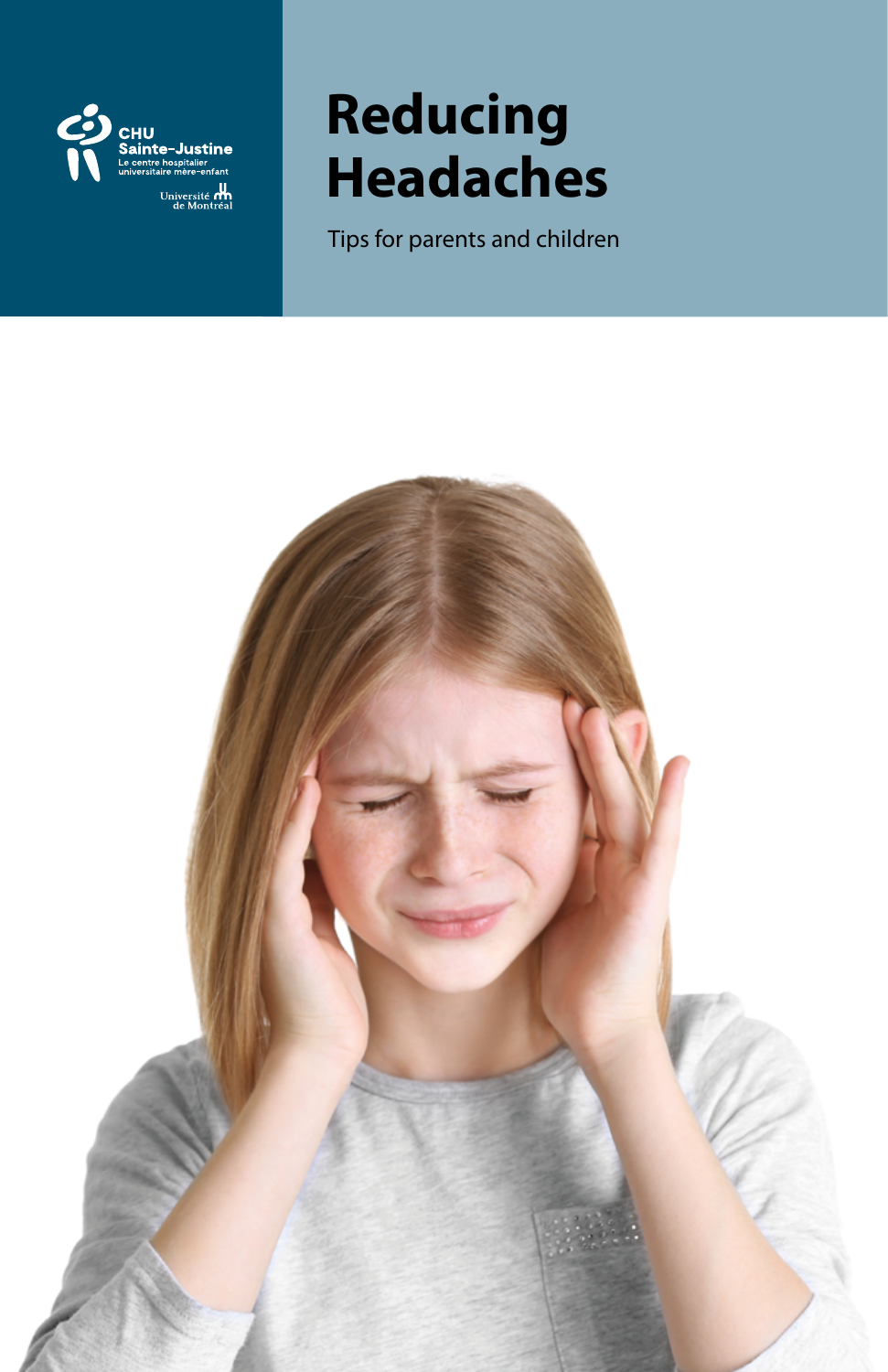**Prevention is the best way to reduce headaches. Here are some simple tips that can help reduce headaches**

**Prevention: Prevent factors that can cause or aggravate a headache**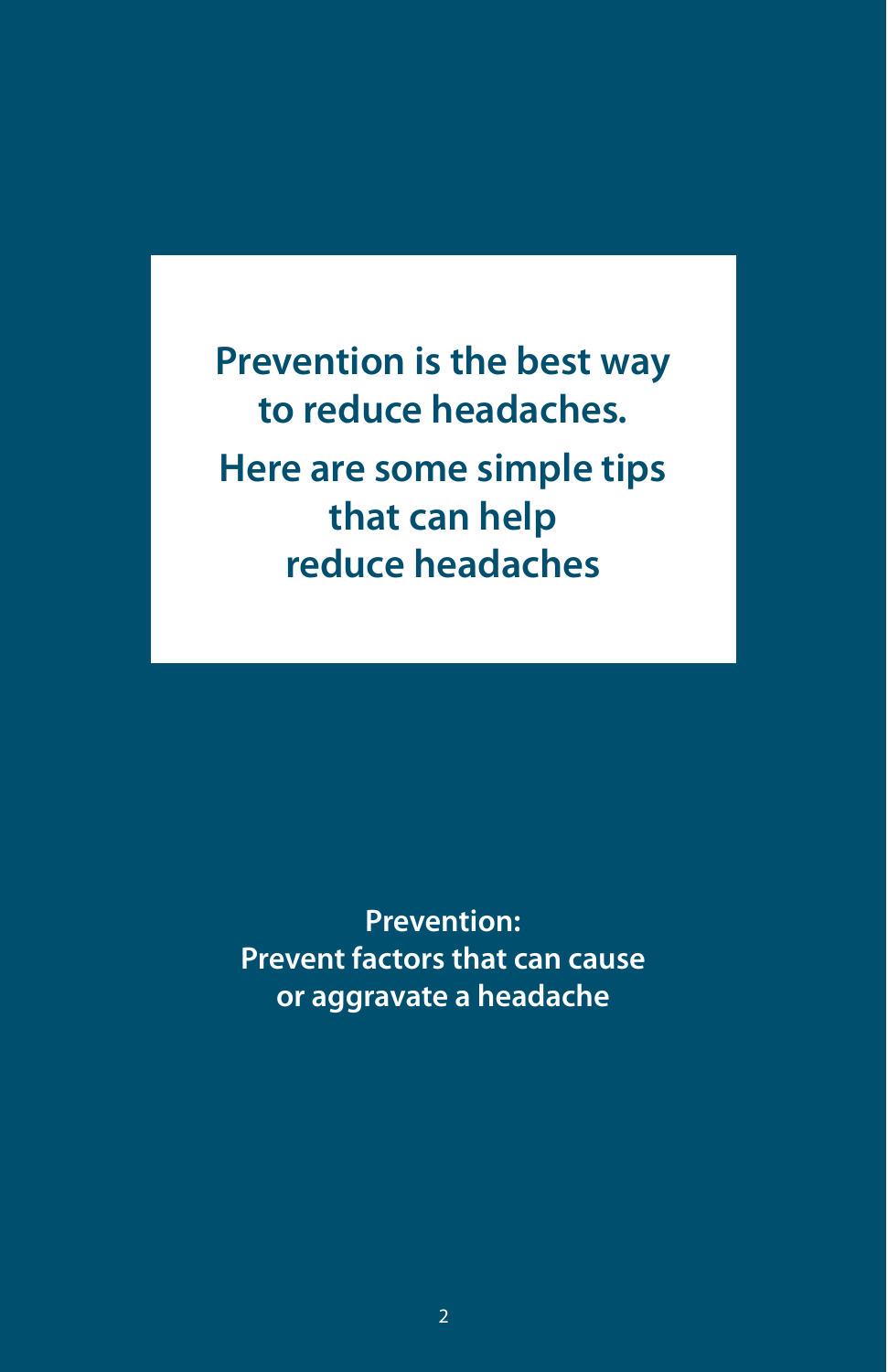

## **Sleep**

- Lack of sleep can trigger headaches.
- Keep a regular sleep schedule.
- Follow the same routine as much as possible on weekends.
- Avoid screens at least 1 hour before bedtime and keep them out of the bedroom .



## **Hydration**

- Avoid caffeine (energy drinks, cola, coffee/tea, etc.). Stopping its daily consumption can also cause a headache.
- Drink water instead of drinks with colouring or added sugar.
- Avoid alcohol.



## **Food**

- Eat at regular hours and avoid skipping meals.
- For some people, certain foods can trigger migraines, such as chocolate, cheese, smoked meat or fish, foods with preservatives (sausage, ham, beef jerky, sandwich meats, etc.), soy sauce, chips, prepared foods (frozen meals), fruits (citrus fruits, bananas, avocados).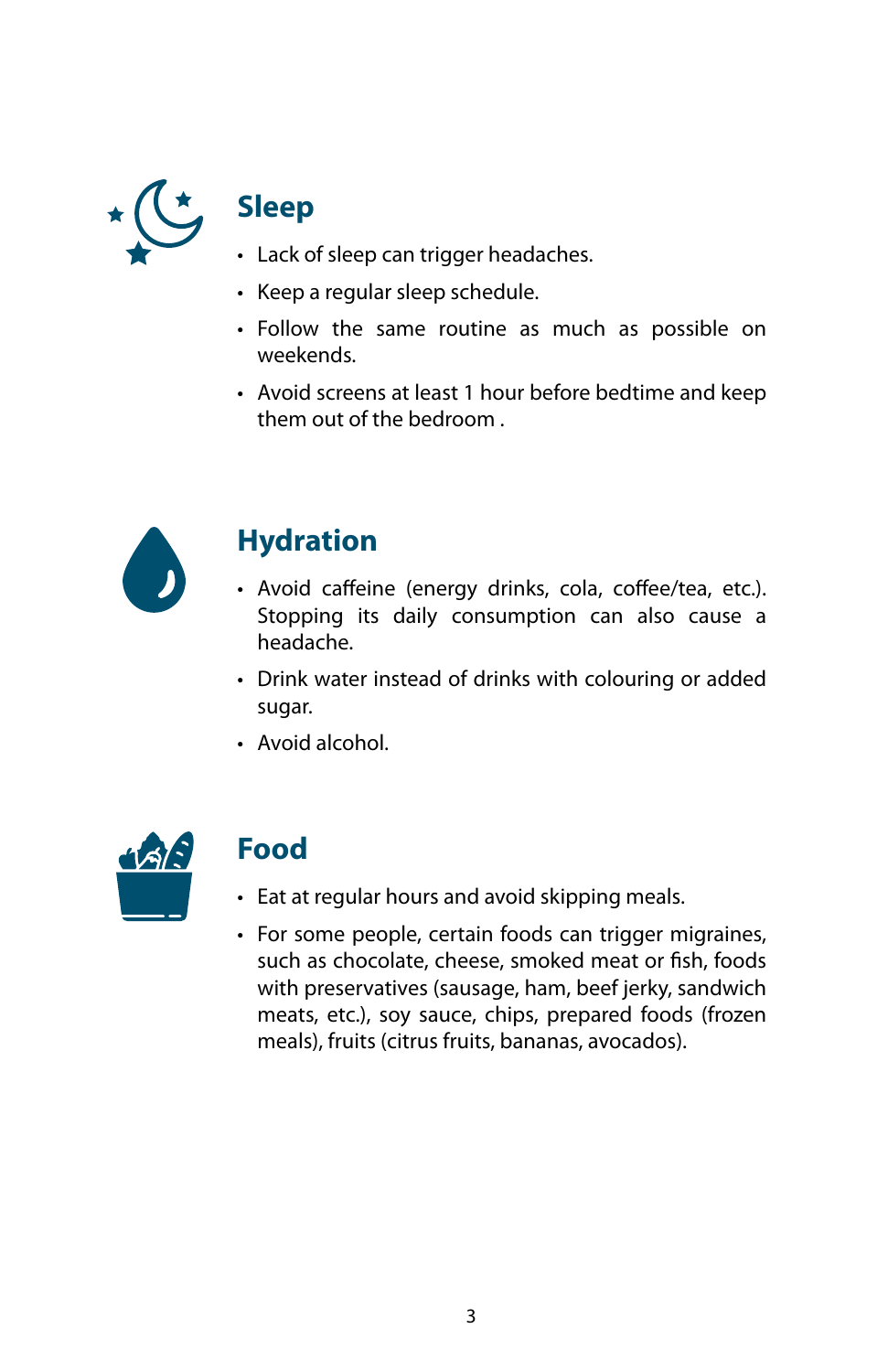

## **Sports**

- Get moving!
- Get some exercise every day.
- Work out as a family!



### **Relaxation**

- Anxiety and mood disorders can make headaches worse.
- Do relaxing activities before bedtime and avoid bright screens.
- Some relaxation techniques can be taught.



## **Keep a diary**

- To better assess triggers, you can keep a diary of symptoms, activities, sleep patterns and eating habits.
- Record episodes of infections because they are also triggers.
- Show this diary to your doctor.



### **Medication**

- Some medications can trigger headaches. To find out if this is the case with your medications, ask your doctor or pharmacist.
- If you have migraine with aura (headache often preceded by flashes of light), certain medications should be avoided. Before starting birth control pills, it is important to tell your health care provider about your headaches.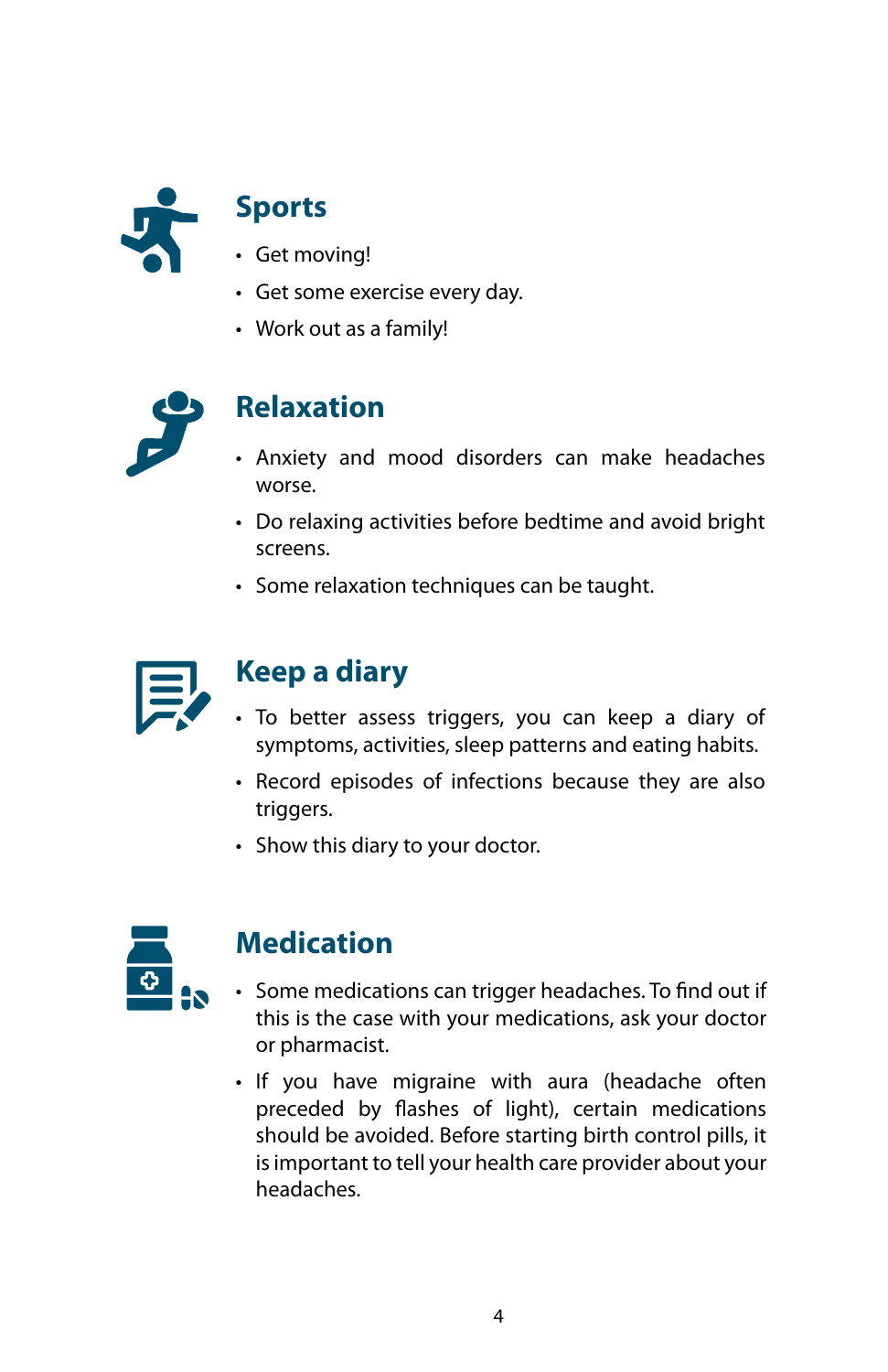## WHAT TO DO IF YOUR CHILD HAS A HEADACHE



#### **Rest**

Put your child to bed in a quiet, dark and cool place to recuperate and rest.



#### **Relaxation**

Use relaxation techniques, such as soft music (if the noise doesn't bother them) to distract your child and to help them relax.



### **Analgesics**

When a headache starts, you may administer:

• Acetaminophen (such as Tylenol® or Tempra®) every 4 to 6 hours as needed

#### AND/OR

- Ibuprofen (such as Advil®, Motrin®, etc.) every 6 to 8 hours as needed, or Naproxen® every 8 to 12 hours, as recommended by your doctor
- Be aware of the maximum daily doses and of contraindications
- Avoid frequent use, which can increase headaches: these drugs should be taken fewer than 15 days a month